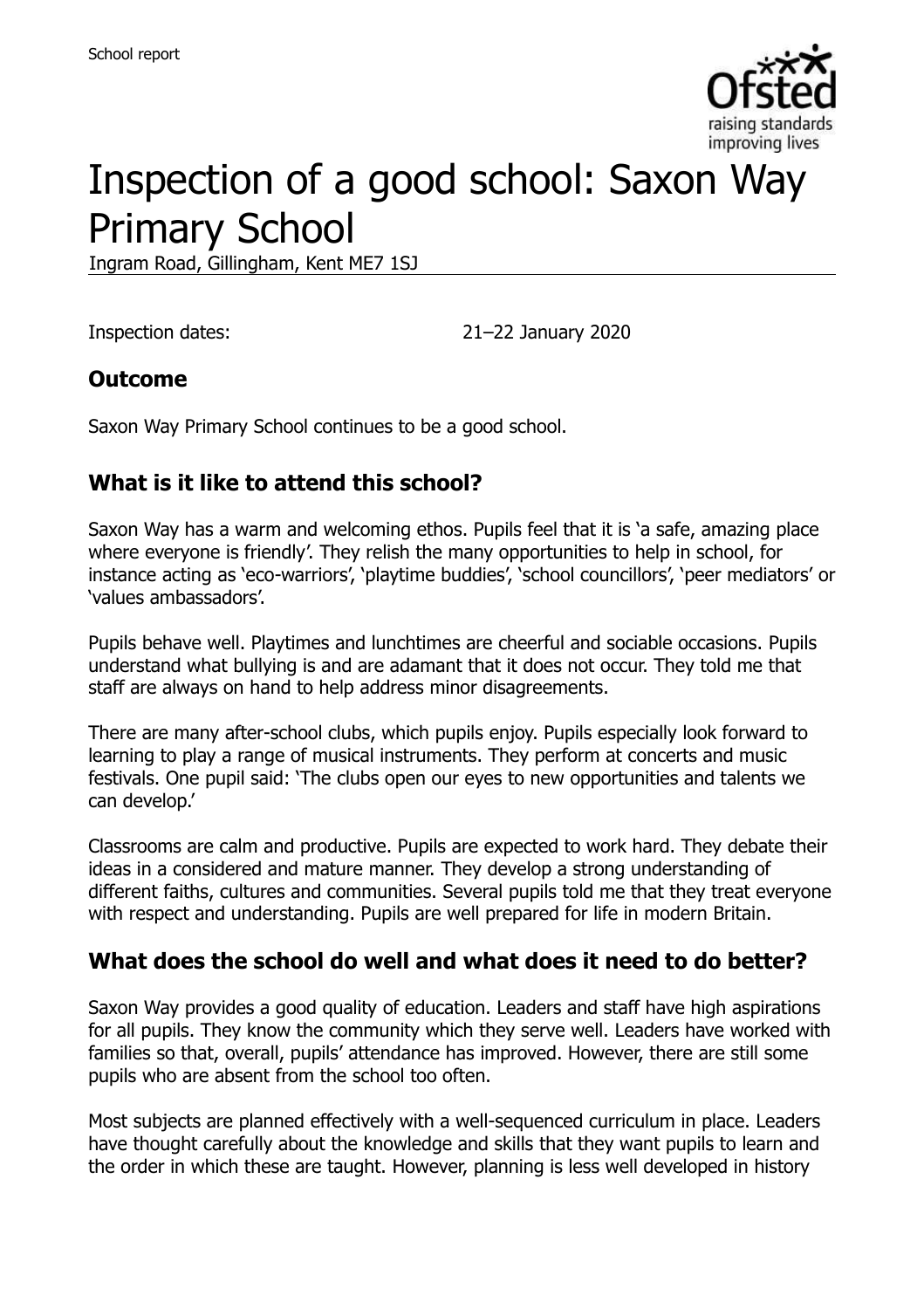

and geography. Leaders have identified this and are working with staff to refine and adapt schemes of work in these subjects.

Classrooms are hives of activity. Teachers provide work that makes learning purposeful and interesting. Their subject knowledge is strong. Pupils with special educational needs and/or disabilities (SEND) are fully included in all aspects of school life. Staff are well trained to identify and meet the needs of pupils with SEND. They provide extra bespoke support when required.

There is a real buzz about learning to read. This is because leaders have raised the profile of reading. Children in the early years gain firm foundations in the core skills of early reading. Pupils in key stage 1 build on these skills and read books that are well matched to the sounds they have learned. Pupils use their phonic knowledge and skills to read unfamiliar words successfully. All staff are well trained to teach phonics. Adults are able to spot when pupils fall behind and give extra help when it is needed. Pupils' achievement in the Year 1 phonics screening check is consistently above that seen nationally.

Staff and pupils share a love of reading. Teachers' enthusiasm when reading aloud is palpable. Pupils told inspectors that they enjoy reading the books that they take home. Nevertheless, pupils have too few opportunities to develop deeper understanding of the ideas that they read about in different subjects. They are not able to use and apply their reading comprehension skills equally well in all subjects.

In the early years, staff develop children's understanding of important concepts, including number and shape. Adults carefully select activities which promote children's curiosity well. For instance, children took great delight in exploring the value of different numbers, both inside and outside the classroom. They listen with concentration and are enthusiastic learners. Children are well prepared for Year 1.

All staff are committed to supporting pupils' personal development. They provide many opportunities, including residential experiences, to help pupils develop confidence and resilience. Pupils are tolerant and show a strong sense of fairness and equality in the way that they treat each other. They display a sense of moral purpose. For example, pupils were quick to suggest ways to fundraise following a visit to a local homeless shelter.

Leaders value the support and challenge provided by the trust. Leaders encourage teachers to reflect and share best practice with colleagues across the trust. There is a lively culture of professional debate, support and challenge. Teachers are highly motivated to do their best for pupils. Teachers feel well supported to manage their workload.

## **Safeguarding**

The arrangements for safeguarding are effective.

Pupils' safety is given the utmost importance by all the adults at this school. All staff attend regular training. Staff are knowledgeable about the community that they serve. This develops awareness of any potential risks. Staff know and use the correct procedures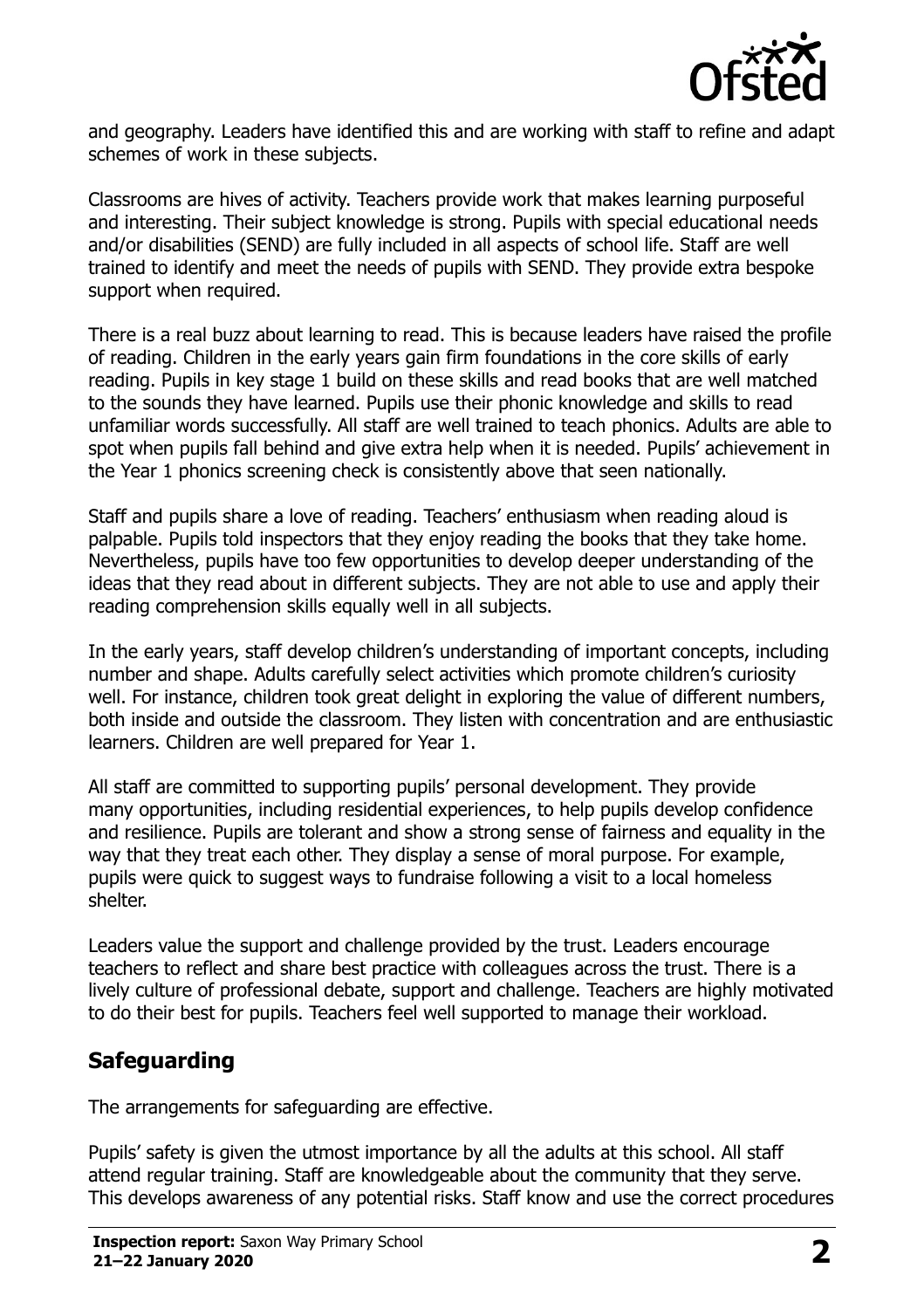

for reporting and recording concerns about pupils. Such concerns are acted on in a timely way. Leaders work with other agencies where necessary, ensuring that pupils receive the support they need. Pupils know that they should speak to a trusted adult if they are worried or upset.

## **What does the school need to do to improve?**

## **(Information for the school and appropriate authority)**

- Overall, leaders have developed a broad, engaging curriculum for all pupils. It is well planned and sequenced in most subjects. However, leaders should continue their work to ensure that history and geography are equally well planned, so that pupils know more and remember more in these subjects.
- $\blacksquare$  In some subjects, pupils have difficulty understanding the meaning of ideas when reading texts. This hinders their understanding of the topics they are taught. Leaders should ensure that teachers provide pupils with opportunities to use and apply their reading comprehension skills in all subjects. This will help pupils deepen their understanding of the concepts taught.
- Leaders have worked hard to engage parents and carers and support them to get their children to attend school regularly. Nevertheless, the proportion of pupils who are persistently absent needs to reduce further.

### **Background**

When we have judged a school to be good, we will then normally go into the school about once every four years to confirm that the school remains good. This is called a section 8 inspection of a good school or non-exempt outstanding school. We do not give graded judgements on a section 8 inspection. However, if we find some evidence that the school could now be better than good or that standards may be declining, then the next inspection will be a section 5 inspection. Usually this is within one to two years of the date of the section 8 inspection. If we have serious concerns about safeguarding, behaviour or the quality of education, we will convert the section 8 inspection to a section 5 inspection immediately.

This is the first section 8 inspection since we judged the school to be good on 8–9 June 2016.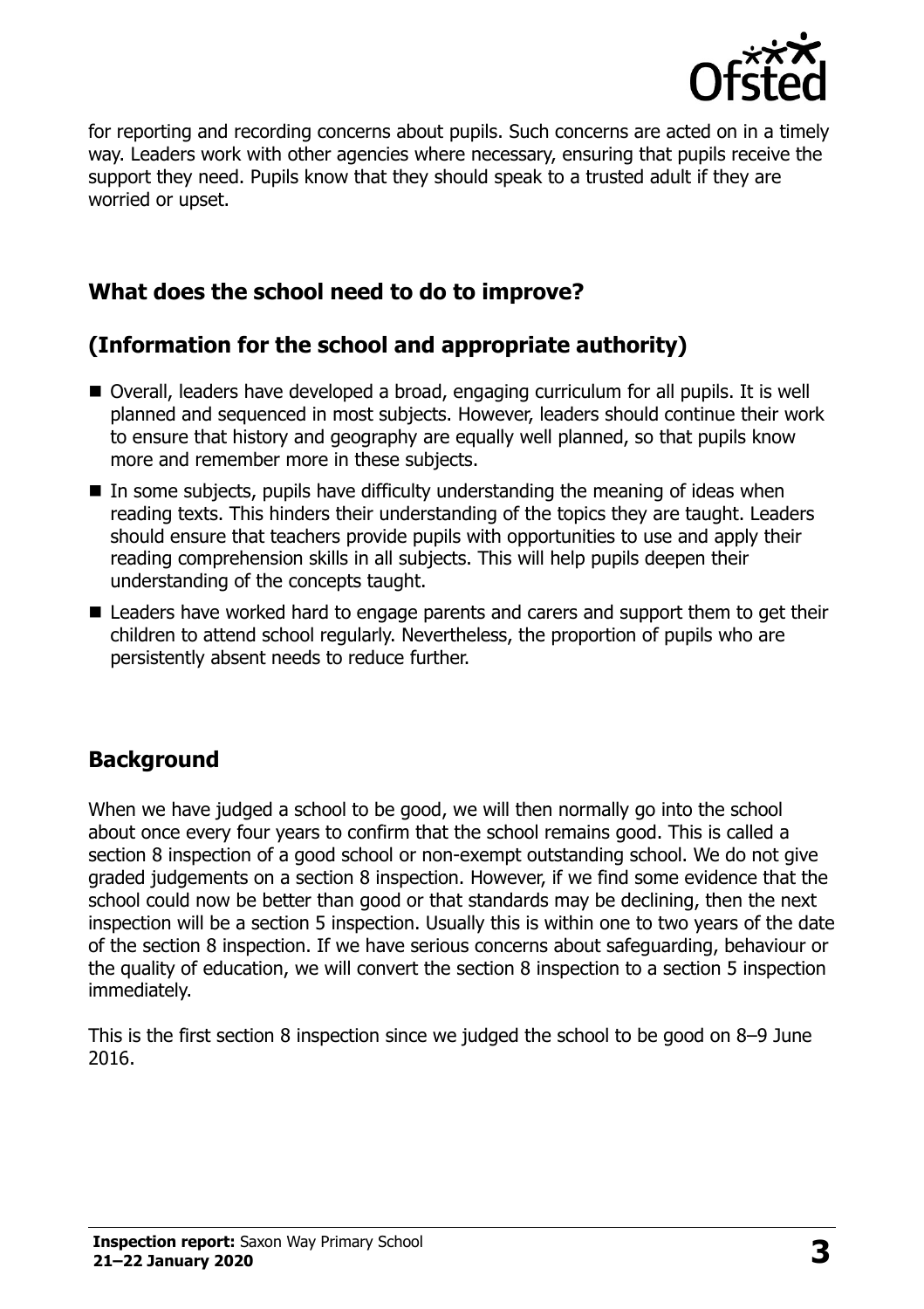

### **How can I feed back my views?**

You can use [Ofsted Parent View](https://parentview.ofsted.gov.uk/) to give Ofsted your opinion on your child's school, or to find out what other parents and carers think. We use Ofsted Parent View information when deciding which schools to inspect, when to inspect them and as part of their inspection.

The Department for Education has further [guidance](http://www.gov.uk/complain-about-school) on how to complain about a school.

If you are the school and you are not happy with the inspection or the report, you can [complain to Ofsted.](https://www.gov.uk/complain-ofsted-report)

#### **Further information**

You can search for [published performance information](http://www.compare-school-performance.service.gov.uk/) about the school.

In the report, '[disadvantaged pupils](http://www.gov.uk/guidance/pupil-premium-information-for-schools-and-alternative-provision-settings)' refers to those pupils who attract government pupil premium funding: pupils claiming free school meals at any point in the last six years and pupils in care or who left care through adoption or another formal route.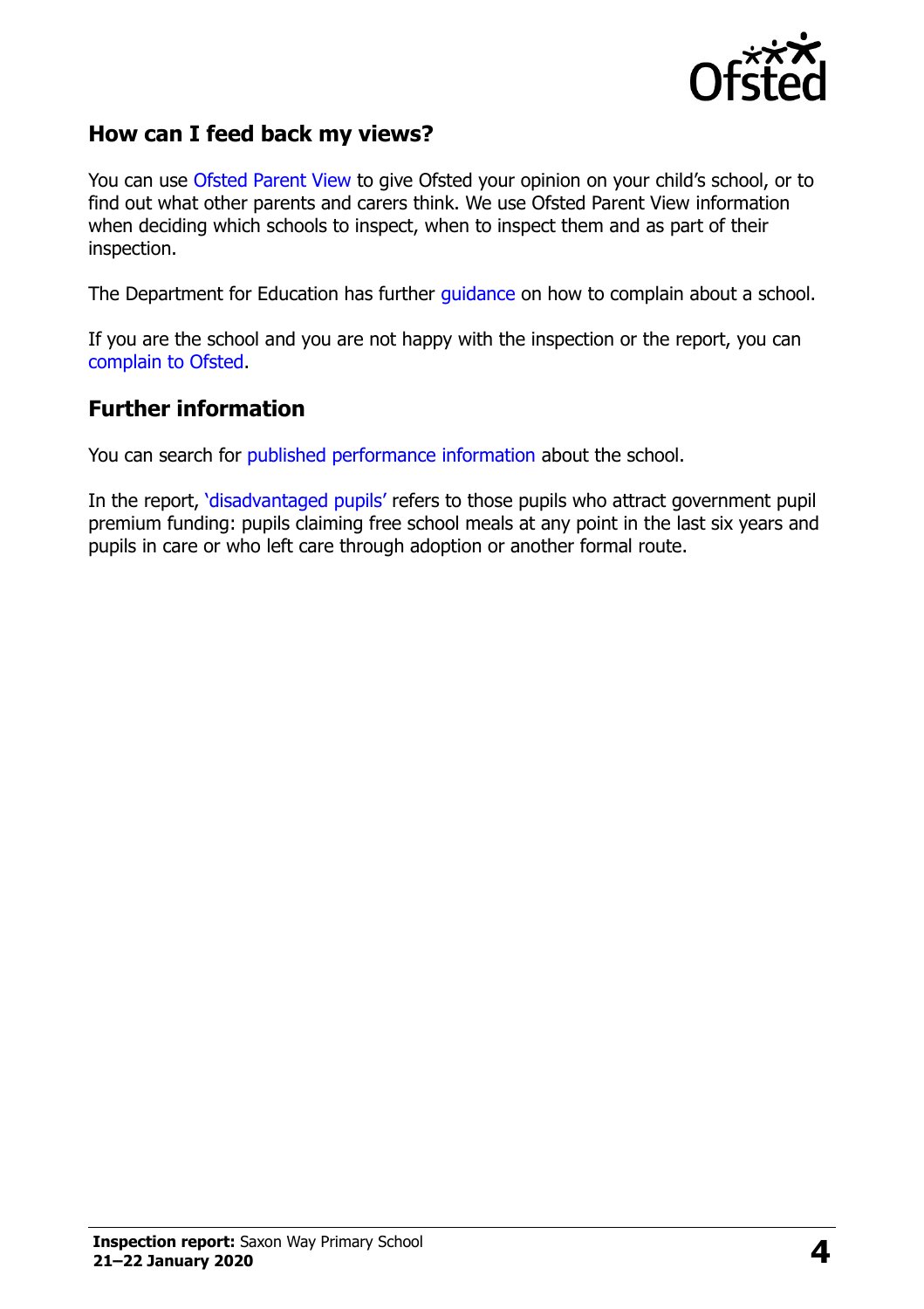

## **School details**

| Unique reference number             | 139928                                                       |
|-------------------------------------|--------------------------------------------------------------|
| <b>Local authority</b>              | Medway                                                       |
| <b>Inspection number</b>            | 10122285                                                     |
| <b>Type of school</b>               | Primary                                                      |
| <b>School category</b>              | Academy                                                      |
| Age range of pupils                 | 3 to 11                                                      |
| <b>Gender of pupils</b>             | Mixed                                                        |
| Number of pupils on the school roll | 356                                                          |
| <b>Appropriate authority</b>        | Board of trustees                                            |
| <b>Chair of trust</b>               | Trevor Edinborough                                           |
| <b>Headteacher</b>                  | Angela Sandow (Head of School)                               |
| Website                             | http://www.saxonway-gst.org/                                 |
| Date of previous inspection         | 8–9 June 2016, under section 8 of the<br>Education Act 2005. |

### **Information about this inspection**

- I held meetings with the executive headteacher, head of school, senior leaders and curriculum leaders. I also met with a range of teaching staff.
- I evaluated the quality of education by looking in detail at the teaching of reading, mathematics and geography. I discussed curriculum plans with leaders, carried out lesson visits, scrutinised pupils' work and spoke to pupils and teachers from the lessons visited about the curriculum.
- I evaluated the effectiveness of safeguarding. I reviewed the school's single central record. I met with the designated safeguarding lead and spoke to pupils, trustees, governors, staff and parents.
- $\blacksquare$  I met with the chair of governors and trustees.
- I spoke with the chief executive officer for the Griffin Schools Trust and the school improvement lead.
- I considered the views of 26 members of staff who responded to Ofsted's online staff survey.
- I took account of the 30 responses to the Ofsted Parent View survey and the 14 freetext responses. I met with parents at the beginning of the first day of the inspection.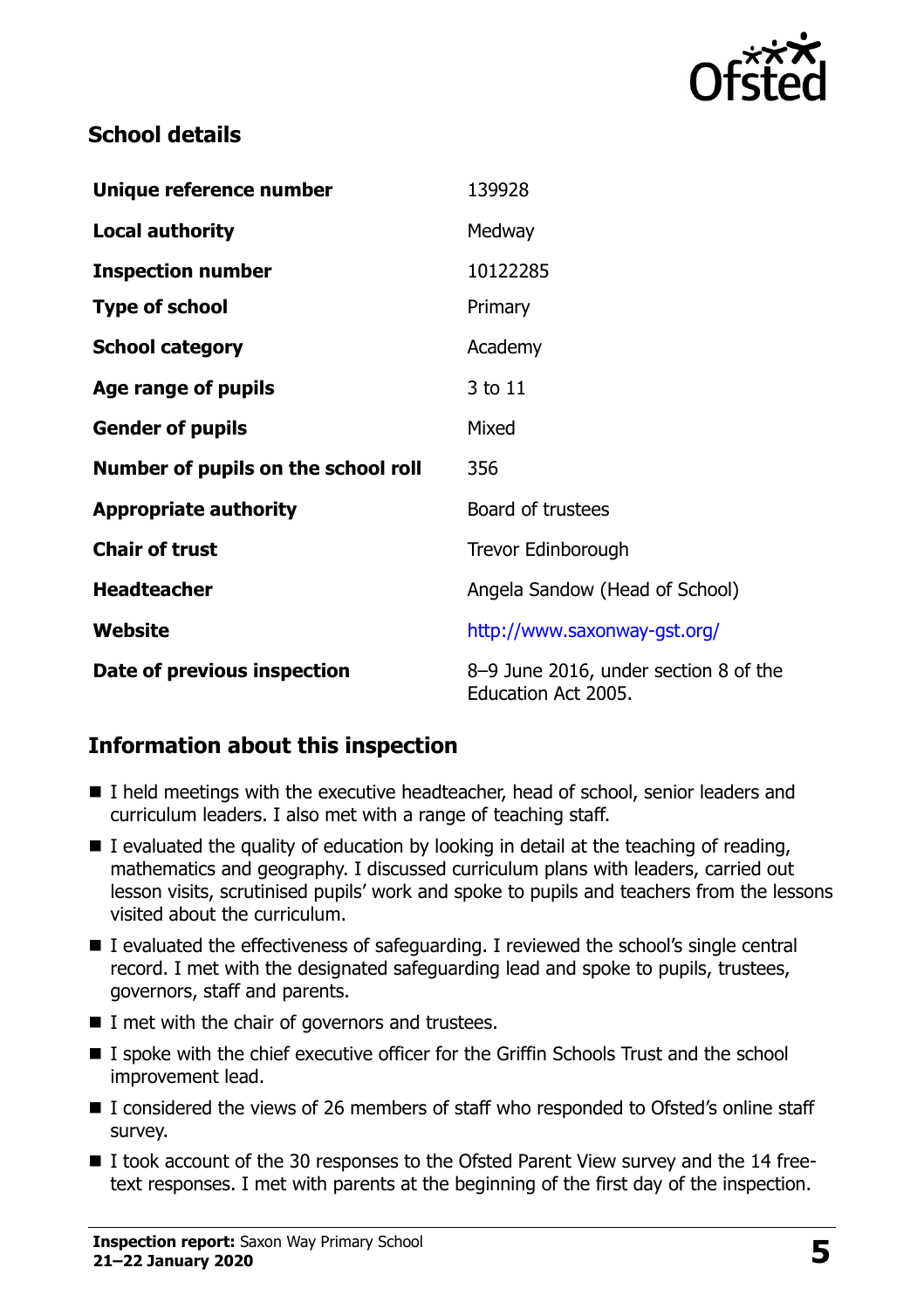

I met with pupils to discuss their views about the school and talked to pupils informally about the school.

#### **Inspection team**

Shazia Akram, lead inspector **Her Majesty's Inspector**